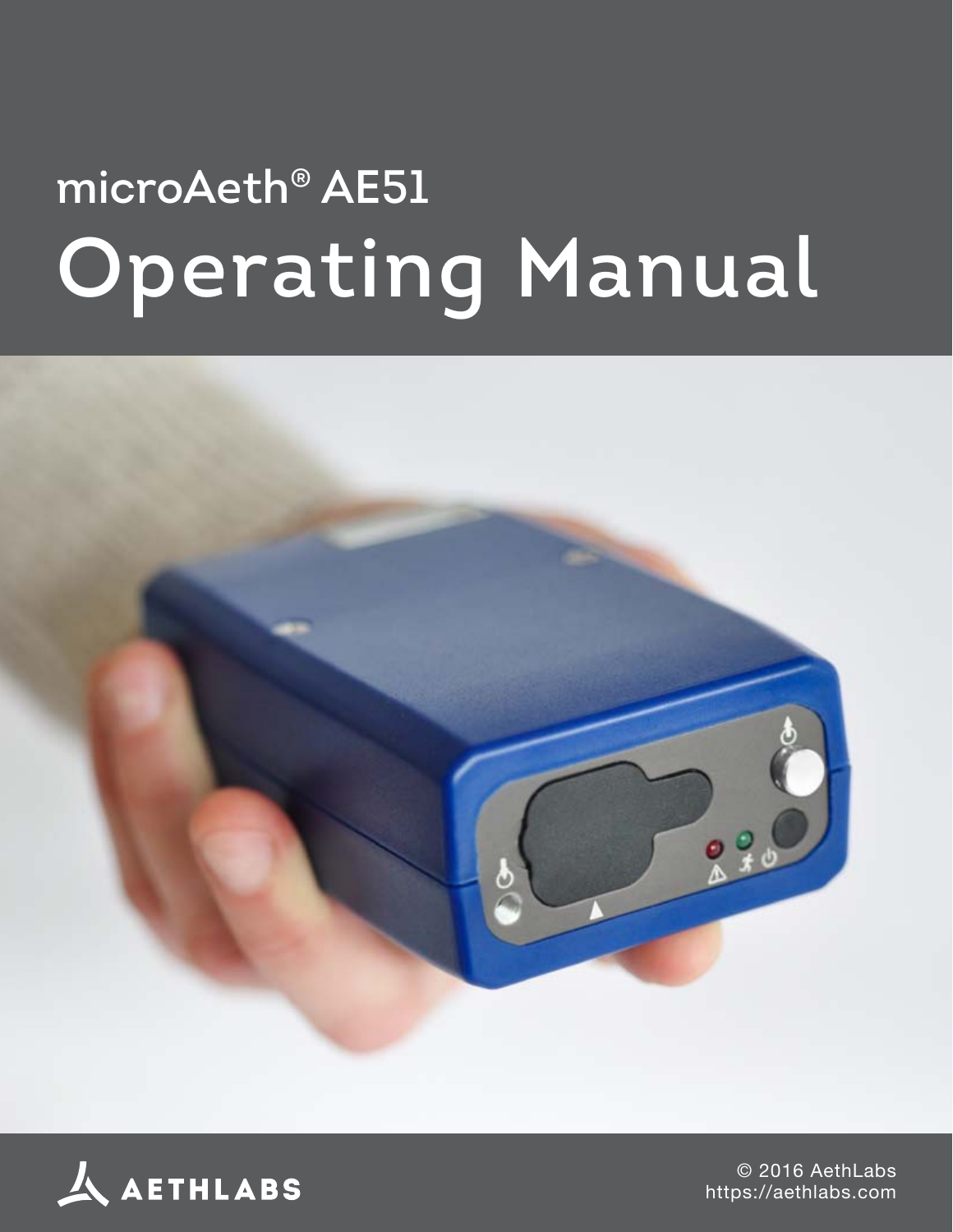## TABLE OF CONTENTS

2.6.7.1 LED Status Indications.............. 2.6.7.2 Data File Status Codes .............. 2.7 Upgrading microAeth AE51 Operating System 2.8 Manual Flow Calibration Procedure ................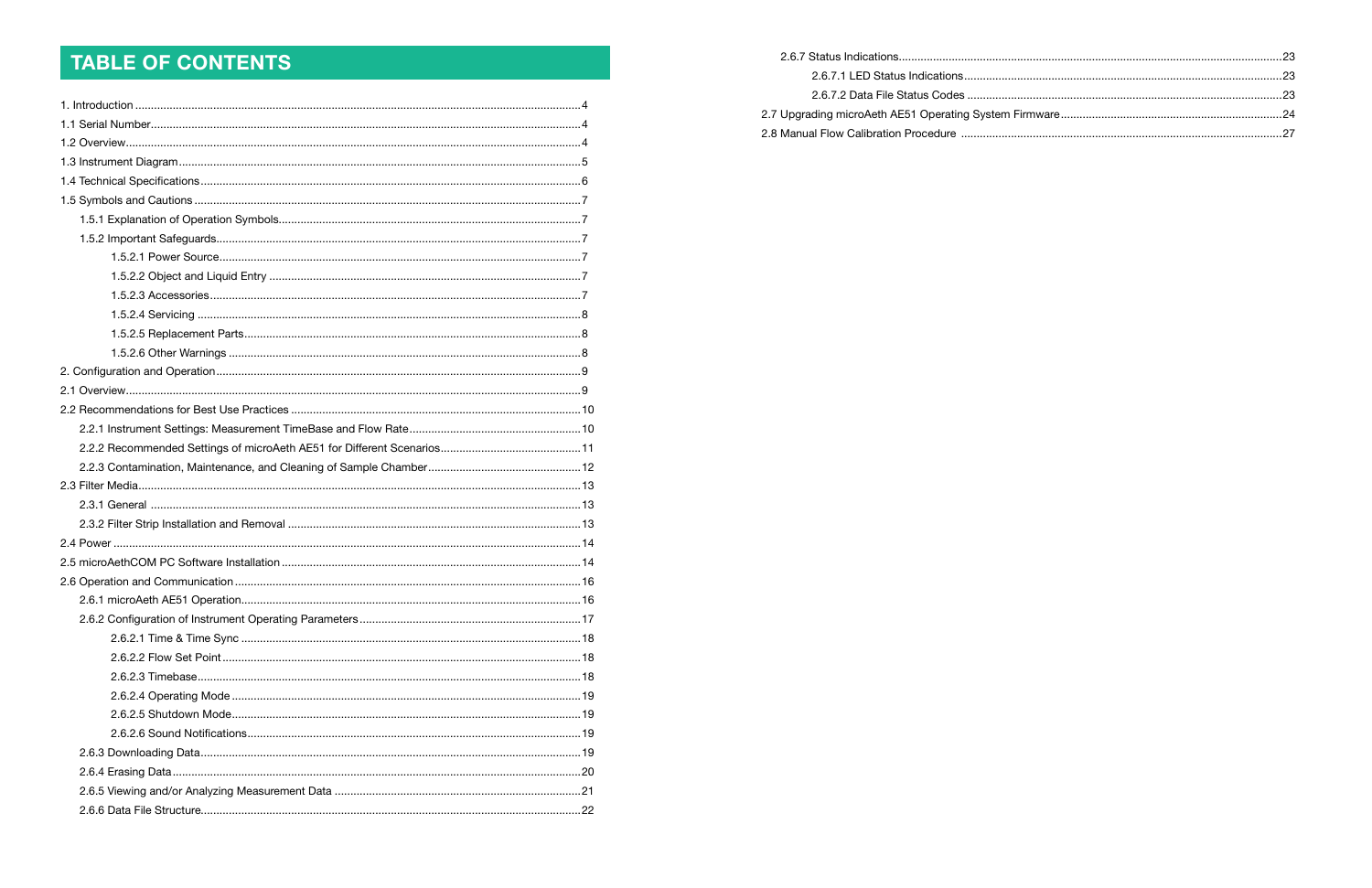## **1.1 Serial Number**

The model and serial number are located on the back panel. Record the serial number in the space provided below. Refer to these numbers whenever you contact AethLabs for service.

Model No.: microAeth® AE51 Serial number: AE51-S\_\_-\_\_\_\_\_-\_\_\_\_\_\_

## **1.2 Overview**

Real-time Aerosol Black Carbon Personal Exposure Measurement Device

- Pocket-size, lightweight Aethalometer (250 g)
- Fast response: 1 second measurement timebase
- Low power consumption: 24 hour run time on one charge
- Onboard data processing, logging and diagnostics
- Flexible sampling options and wide dynamic range
- Filter strips for accurate sample tracking

The microAeth AE51 is designed specifically for investigation of personal exposure to carbonaceous particles found in ambient air. The instrument is based on Aethalometer technology that is widely used for studying indoor or outdoor air quality, and for the mobile mapping of the air quality impacts of localized sources. The instrument provides high quality, short time resolved data essential for assessing the real-time concentration of Black Carbon aerosols in a micro-environment.

The package includes:

- microAeth AE51 Personal Exposure Monitor
- Self-powered, LED source (880nm-IR), userselectable measurement timebase settings of 1, 10, 30, 60, 300 seconds, flow rate settings of 50, 100, 150, 200 ml/min with internal active mass flow measurement and control
- Sample collected and analyzed on a filter strip consisting of a T60 Teflon coated borosilicate glass fiber media housed in a protective casing
- USB-based power charger with AC adapter (100-500mA) for internal 5VDC lithium ion battery.
- USB charging / interconnect cable
- Flexible conductive sample tubing (40 inches) with swivel tube connector
- Pack of 5 sample filter strips
- CD containing - microAethCOM communications software and USB driver - Operating Manual
- Quick Start Guide (hard copy)

For further information on this instrument or Black Carbon measurement, please contact:

AethLabs San Francisco, California https:/[/aethlabs.com](www.aethlabs.com)

## <span id="page-2-0"></span>**1. INTRODUCTION 1.3 Instrument Diagram**



# Power button **Outlet** Filter strip with locating pin (behind cover)

**Figure 1: microAeth AE51 front panel**

**Figure 2: Filter strip slot**

#### **Figure 3: microAeth AE51 rear panel**

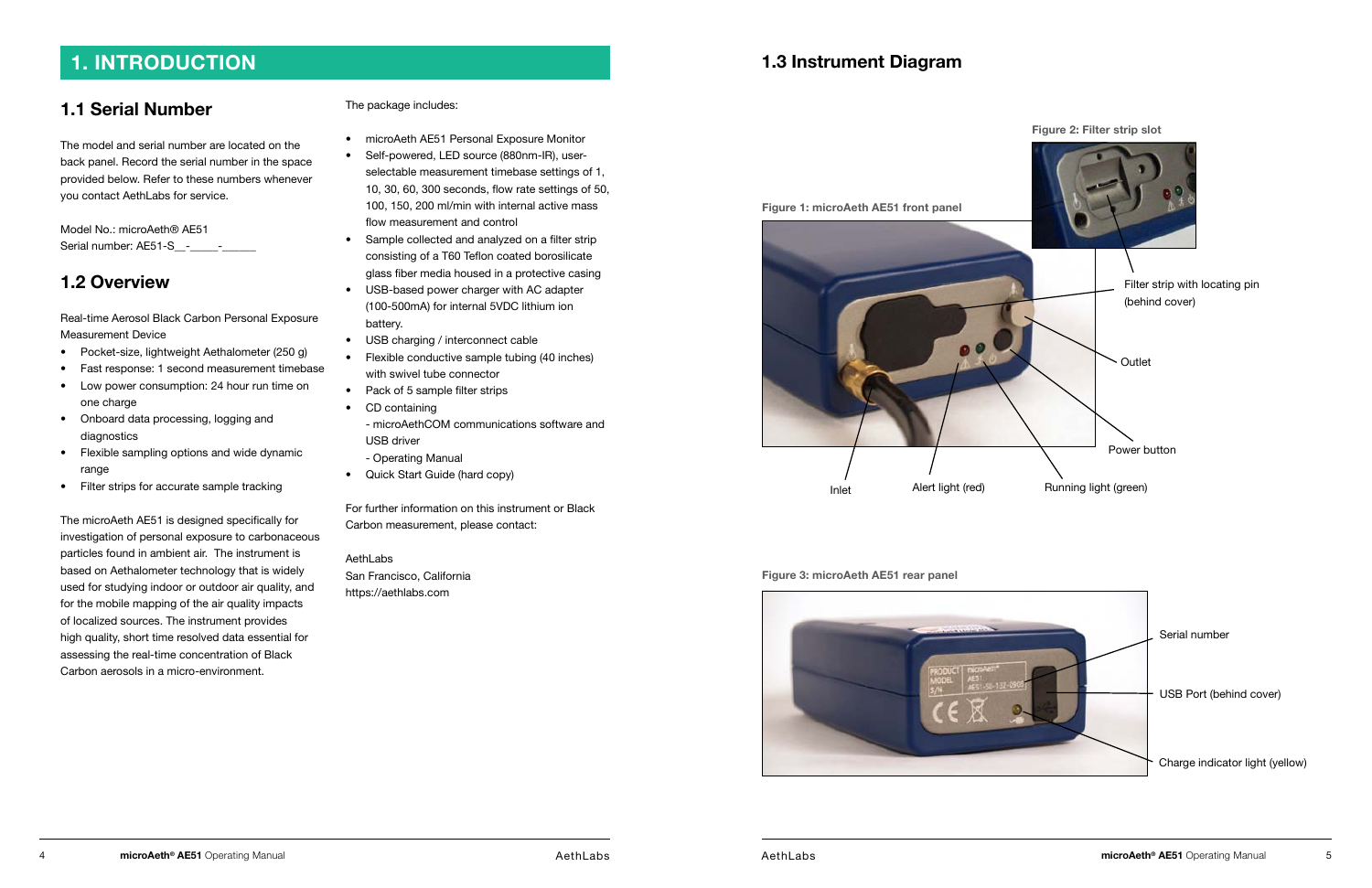## <span id="page-3-0"></span>**1.4 Technical Specifications**

#### **Measurement Principle**

Real-time analysis by measuring the rate of change in absorption of transmitted light due to continuous collection of aerosol deposit on filter. Measurement at 880 nm interpreted as concentration of Black Carbon ('BC').

**Measurement Precision**  $\pm$ 0.1 µg BC/m<sup>3</sup>, 1 min avg., 150 ml/min flow rate

#### **Measurement Range**

0-1 mg BC/m<sup>3</sup>, filter life time dependent on concentration and flow rate setting: avg. 5  $\mu$ g BC/m<sup>3</sup> for 24 hours @ 100 ml/min avg. 100 µg BC/ $m<sup>3</sup>$  for 3 hours @ 50 ml/min avg. 1 mg BC/m<sup>3</sup> for 15 minutes @ 50 ml/min

**Measurement Resolution**

0.001 µg BC/m<sup>3</sup>

**Measurement Timebase (User setting)** 1, 10, 30, 60, or 300 seconds

#### **Flow Rate (User setting)**

Internal pump provides 50, 100, 150, or 200 ml/min, monitored by mass flow meter and stabilized by closed-loop control.

#### **Sampling**

3 mm spot created on filter strip containing insert of T60 Teflon-coated borosilicate glass fiber filter material. PM2.5 size selective inlet available.

#### **Consumables**

Filter strip: 1 filter strip per sampling campaign, typically one per day. High concentration sampling may require more than one filter per day.

#### **Data Storage**

4 MB internal flash memory, providing up to 1 month data storage when operating on a 300 second timebase, and 1 week when operating on a 60 second timebase.

#### **Communications**

USB connectivity to Windows®-based PC with microAethCOM.

#### **Data Output**

Internal data files are uploaded to microAethCOM PC software and stored on local disk.

#### **PC Software**

microAethCOM software is included. Provides visual interface including real-time BC mass concentration values. Facilitates settings configuration, calibration routines, downloading data, and uploading new instrument firmware.

#### **Dimensions**

4.6 in (117 mm) L x 2.6 in (66 mm) W x 1.5 in (38 mm) D

#### **Weight**

Approximately 9.88 ounces (280 g).

#### **Power**

Internal rechargeable lithium-ion battery.

#### **Power Supply Adapter**

Input: 100~240 VAC 50/60 Hz 0.2 A Output: 5VDC / 0.5A

#### **Charging Time**

4 hours to full charge (using AC adapter, instrument turned off).

#### **Total Run Time (Single battery charge)**

Minimum 24 hours @ 300 second timebase at 100 ml/min flow rate. Run time may vary due to PM concentrations.

#### **Operation Environment**

 $0 \sim 40$  °C operating, non-condensing.

*Specifications are subject to change without notice.*

## **1.5 Symbols and Cautions**

#### **1.5.1 Explanation Operation Symbols**

| Operation indicator                                                                                 |
|-----------------------------------------------------------------------------------------------------|
| Charging indicator                                                                                  |
| Aerosol inlet                                                                                       |
| Aerosol outlet                                                                                      |
| System alert indicator                                                                              |
| Filter strip orientation arrow (point<br>indicates orientation of upstream<br>face of filter strip) |
| On/Off                                                                                              |
| USB port                                                                                            |

#### **1.5.2 Important Safeguards**

Please read these safety instructions completely before operating the instrument, and keep this manual for future reference. Carefully observe all warnings, precautions and instructions on the instrument, or as described in the operating manual and product literature.

Do not expose the microAeth AE51 or its batteries to sources of excessive heat such as sunshine or fire.

#### **1.5.2.1 Power Source**

designed to operate from battery power, or other sources, refer to the operating instructions. Also, the connections on both ends of the USB interface cable are designed to be inserted into the AC power/ charger adapter or the AE51 only one way. These are safety features. If you are unable to insert the AC plug fully into the outlet, try reversing the plug. If the plug should still fail to fit, contact AethLabs.

#### **1.5.2.2 Object and Liquid Entry**

The microAeth AE51 should be operated only from the type of power source indicated in the instrument specifications. If you are not sure of the type of electrical power supplied to your home, consult your dealer or local power company. For those devices Lithium-Ion batteries are recyclable and should be disposed of properly. **Caution:** Do not handle damaged or leaking Lithium-Ion batteries.

Never push objects of any kind into the AC power/ charger adapter or into the microAeth AE51 (except for the filter ticket) through openings as they may touch dangerous voltage points or short out parts that could result in a fire or electric shock. Never spill liquid of any kind on the AE51 or its electrical accessories. This instrument should not be exposed to rain or moisture, and objects filled with liquids, such as vases, should not be placed on this instrument.

#### **1.5.2.3 Accessories**

Do not use accessories not recommended by the manufacturer, as they may cause hazards.

#### **1.5.2.4 Servicing**

Use extra care when servicing the instrument yourself as opening or removing covers exposes sensitive internal hardware to potential damage. Refer to all service documentation and trained, authorized service personnel for assistance.

#### **1.5.2.5 Replacement Parts**

Only genuine AethLabs parts should be used in the microAeth AE51. Only trained, authorized service personnel should make repairs or install replacement parts.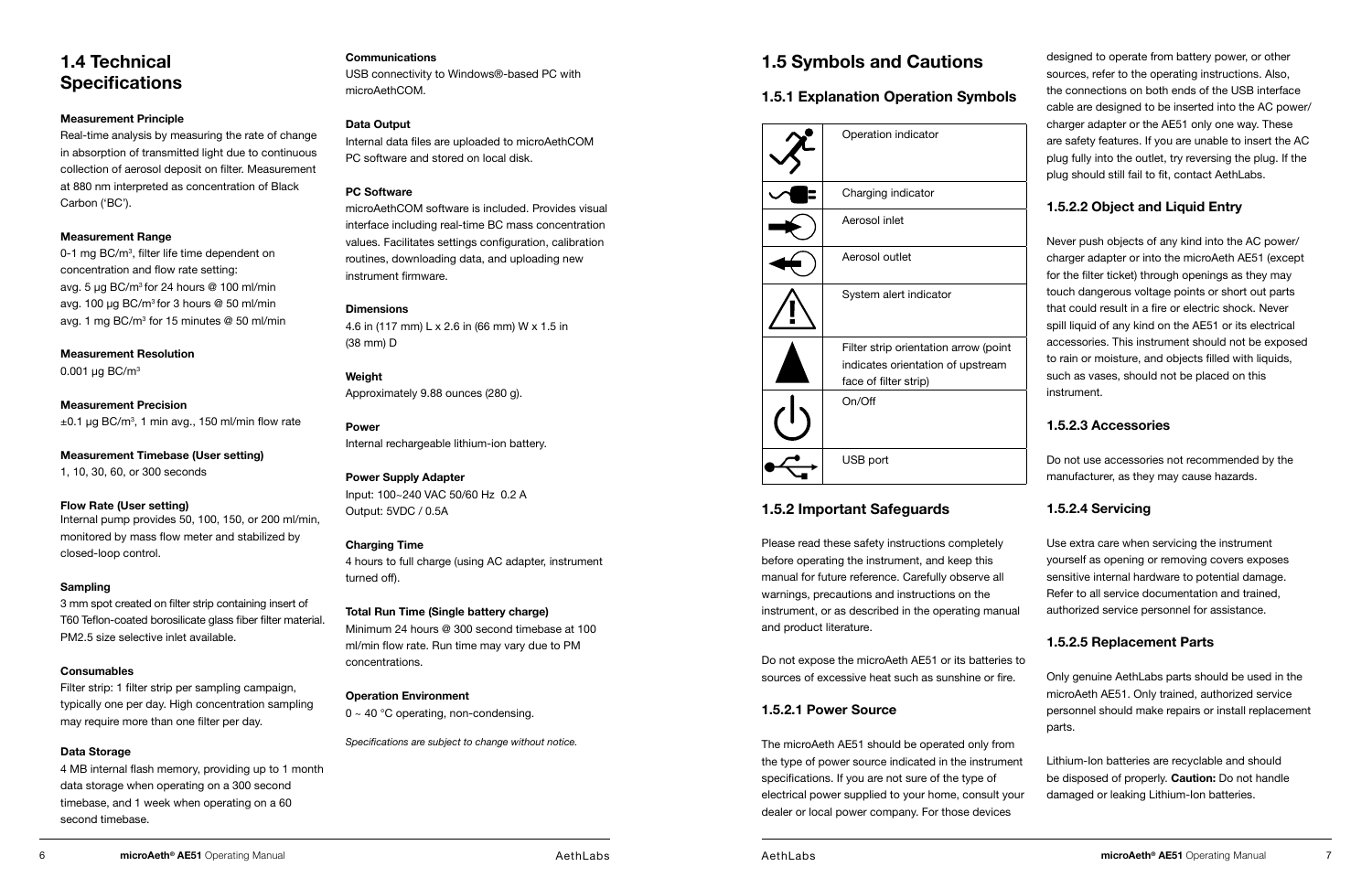## <span id="page-4-0"></span>**2. CONFIGURATION AND OPERATION**

## **2.1 Overview**

The AethLabs microAeth® AE51 is a high sensitivity, miniature, portable instrument designed for measuring the optically-absorbing Black Carbon ('BC') component of aerosol particles. The instrument is based on the well-established Aethalometer principle used for over 30 years in laboratory-sized analyzers.

The microAeth AE51 draws an air sample at a flow rate of 50, 100, 150 or 200 ml/min through a 3 mm diameter portion of filter media. Optical transmission through the 'Sensing' spot is measured by a stabilized 880 nm LED light source and photo diode detector. The absorbance ('Attenuation, ATN') of the spot is measured relative to an adjacent 'Reference' portion of the filter once per timebase period. The gradual accumulation of optically-absorbing particles leads to a gradual increase in ATN from one period to the next. The air flow rate through the spot is measured by a mass flow sensor which is also used to stabilize the pump. The electronics and microprocessor measure and store the data each period to determine the increment during each timebase. This is then converted to a mass concentration of BC expressed in nanograms per cubic meter (ng/m<sup>3</sup>) using the known optical absorbance per unit mass of Black Carbon material.

The instrument's operating parameters are set up by an external software application (microAethCOM) and uploaded to the microAeth AE51 by a USB interface cable. Operation is completely automatic after the instrument is switched on. During operation, the microprocessor performs the optical measurements, measures and stabilizes the air flow, calculates the BC mass concentration and records data to internal nonvolatile memory. The data may be downloaded at a later time by the same external software package.

In order to get the best data from the microAeth AE51 for the sampling campaign, we highly recommend that the **instrument warm up for approximately 10-15 minutes** so that it can equilibrate to its environment. The microAeth AE51 can aquire data on five timebase settings: 1, 10, 30, 60, and 300 seconds. The 1 second timebase should only be used under special circumstances where a decreased signal-to-noise ratio is acceptable. At this setting, instrumental noise is larger and typically requires post-processing. The microAeth AE51 pump can operate at four sampling flow rate settings: 50, 100, 150, and 200 ml/min. The choice of these parameters affects the operation and data as follows.

**NOTE:** Battery life will gradually diminish after many cycles ( $\sim$  1 year of use). The following are approximate runtimes which can vary based on individual microAeth AE51 instruments and specific environments.

The microAeth AE51 derives its power from an internal rechargeable battery. The same USB interface cable serves to recharge the battery from either the USB port of a connected external computer, or an AC power supply. The instrument will operate for 6 to 24 hours on a single charge, depending on operational settings.

## **2.2 Recommendations for Best Use Practices**

The small size and light weight of the microAeth® AE51 allow it to be used to gather data in a wide range of operational scenarios, not always possible using larger instruments. Optimization of performance across this breadth of applications requires an understanding of operational settings, precautions, and maintenance procedures. The following recommendations provide general guidelines.

### **2.2.1 Instrument Settings: Measurement Timebase and Flow Rate**

#### **Battery Run Time on Single Charge:** Affected by flow rate and timebase.

|             | 50 ml/min    | $100$ ml/min | $150$ ml/min | $200$ ml/min |
|-------------|--------------|--------------|--------------|--------------|
| 1 second    | $>21$ hours  | $>$ 18 hours | $>$ 14 hours | $>12$ hours  |
| 10 seconds  | $> 21$ hours | $>$ 19 hours | $>$ 15 hours | $>12$ hours  |
| 30 seconds  | $>$ 23 hours | $>$ 19 hours | $>$ 15 hours | $>$ 13 hours |
| 60 seconds  | $>$ 28 hours | $>$ 24 hours | $>$ 20 hours | $>$ 15 hours |
| 300 seconds | $>$ 30 hours | $> 24$ hours | $> 21$ hours | $>$ 15 hours |

**Individual Data Point Noise:** At 150 ml/min, primarily affected by timebase setting.

| 1 second                         | 60 seconds                | $\vert$ 300 seconds $\vert$ |
|----------------------------------|---------------------------|-----------------------------|
| $< 5 \text{ u}$ g/m <sup>3</sup> | $< 0.1$ ug/m <sup>3</sup> | $\epsilon$ < 0.05 ug/m $^3$ |

#### **Effects of Contamination, Vibration, and Impact:** Primarily affected by timebase setting.

| 1 second   | 10 seconds | 30 seconds | 60 seconds | 300 seconds  |
|------------|------------|------------|------------|--------------|
| very large | large      | moderate   | moderate   | least effect |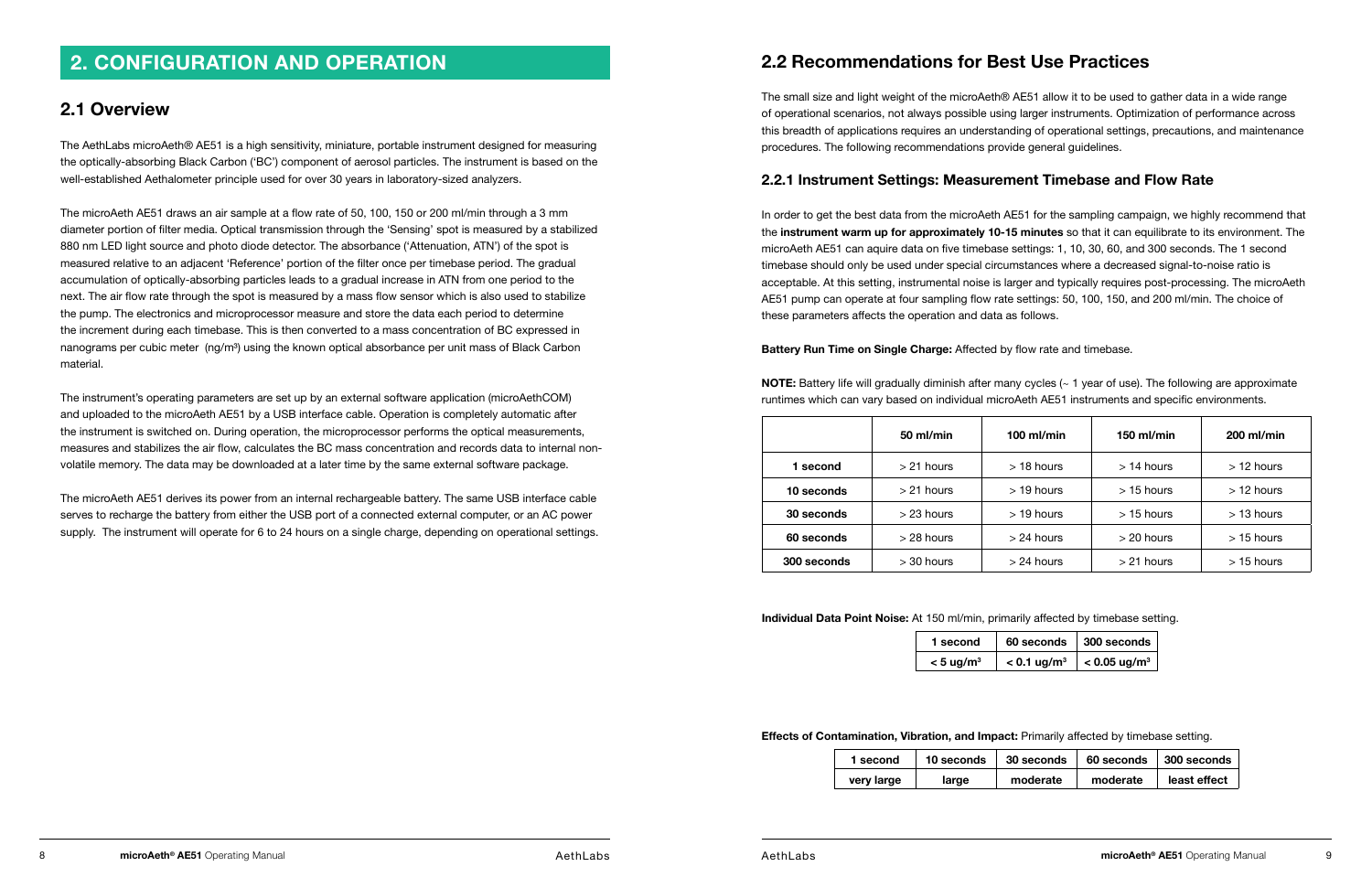#### <span id="page-5-0"></span>**2.2.2 Recommended Settings of microAeth® AE51 for Different Scenarios**

Different Black Carbon measurement scenarios require different operational settings for optimum performance. The 1 second timebase setting is a 'Data Acquisition Mode' intended for subsequent processing, and should NOT be used for routine monitoring. Data collected on a 1 second timebase should always be smoothed or averaged over longer periods, in order to optimize the signal-to-noise ratio at the desired time resolution.

|                  | Longest $\triangleleft$                                                                      |                                                                                                                                                        | <b>Filter Life</b>                                                                                 | <b>► Shortest</b>                                                                                                                  |
|------------------|----------------------------------------------------------------------------------------------|--------------------------------------------------------------------------------------------------------------------------------------------------------|----------------------------------------------------------------------------------------------------|------------------------------------------------------------------------------------------------------------------------------------|
|                  | 50 ml/min                                                                                    | 100 ml/min                                                                                                                                             | 150 ml/min                                                                                         | 200 ml/min                                                                                                                         |
| 1 <sub>s</sub>   | 'Data Acquisition Mode'<br>for immediate emissions<br>and impacts at high<br>concentrations. | 'Data Acquisition Mode'<br>for emissions and<br>impacts in typical urban<br>and traffic environments.                                                  | 'Data Acquisition Mode'<br>for higher time<br>resolution at lower BC<br>concentrations.            | 'Data Acquisition Mode'<br>for higher time<br>resolution at lower<br><b>BC</b> concentrations<br>or shorter sampling<br>durations. |
| 10 <sub>s</sub>  | Traffic and transporation<br>impacts in high BC<br>concentrations.                           | Traffic and transporation<br>impacts.                                                                                                                  | Traffic and transporation<br>impacts at lower BC<br>concentrations.                                | Traffic and transporation<br>impacts at lower BC<br>concentrations.                                                                |
| 30 <sub>s</sub>  | Personal Exposure<br>Monitoring in high<br>BC concentrations.<br>Occupational Exposure.      | Recommended Setting<br>for General Applications.<br>Personal Exposure<br>Monitoring. Traffic<br>impact. High time<br>resolution ambient<br>monitoring. | Personal Exposure<br>Monitoring. Traffic<br>impact. High time<br>resolution ambient<br>monitoring. | Personal Exposure<br>Monitoring. Traffic<br>impact. Ambient<br>monitoring. Higher<br>sensitivity for low BC<br>concentrations.     |
| 60 s             | Personal Exposure<br>Monitoring.<br>Occupational Exposure.<br>High BC concentrations.        | Personal Exposure<br>Monitoring. Indoor Air<br>Quality.                                                                                                | <b>Personal Exposure</b><br>Monitoring. Indoor<br>Air Quality. Low BC<br>concentration.            | <b>Personal Exposure</b><br>Monitoring. Higher<br>sensitivity for low BC<br>concentrations.                                        |
| 300 <sub>s</sub> | Epidemiology.<br>Area monitoring. Indoor<br>air quality. High BC<br>concentration.           | Epidemiology.<br>Area monitoring. Indoor<br>air quality.                                                                                               | Epidemiology.<br>Area monitoring. Indoor<br>air quality. Low BC<br>concentration.                  | Epidemiology.<br>Area monitoring. Indoor<br>air quality. Lowest BC<br>concentration. Lowest<br>data noise.                         |

## **2.2.3 Contamination, Maintenance & Cleaning of Sample Chamber**

If a loose particle of contamination enters the sample chamber of the microAeth AE51 or the instrument experiences vibration or impact, the data will be degraded. Shaking or tapping a "dirty" instrument will create data excursions that are far larger than those of a "clean" unit. These effects are amplified greatly at the shorter timebase settings. Our recommendations for cleaning are based upon the likelihood of contamination and the nature of use.

#### **Contamination Probability for Various Use Scenarios**

#### **Recommended Hours of Operation Between Cleaning & Maintenance**

**NOTE: If a microCyclone™ is being used with your microAeth AE51, please clean it on a frequent basis, depending on sampling environment and concentrations.**

| <b>Sampling Scenario</b>                                                            | <b>Contamination Probability</b> |
|-------------------------------------------------------------------------------------|----------------------------------|
| Dry, dusty environment                                                              | High                             |
| Occupational settings with combustion exhaust                                       | High                             |
| Exposure to "oily" smokes such as biomass-burning plumes,<br>2-cycle engine exhaust | High                             |
| Presence of suspended fluff, fibers, pollen                                         | High                             |
| Immediate vicinity of traffic and roadways                                          | Medium                           |
| Outdoor urban environments                                                          | Medium                           |
| Outdoor rural environments (without dust, fluff, pollen)                            | Low                              |
| Residential indoor environments                                                     | Low                              |
|                                                                                     |                                  |

| <b>Sampling Scenario</b>                              |      | <b>Contamination Probability</b> |      |
|-------------------------------------------------------|------|----------------------------------|------|
|                                                       | High | <b>Medium</b>                    | Low  |
| Mobile sampling with impacts: on person or in vehicle | 100  | 200                              | 400  |
| Mobile sampling on cushioned support                  | 150  | 300                              | 500  |
| Stationary sampling, relocated during operation       | 500  | 800                              | 1200 |
| Stationary sampling, not moved during operation       | 800  | 1200                             | 2000 |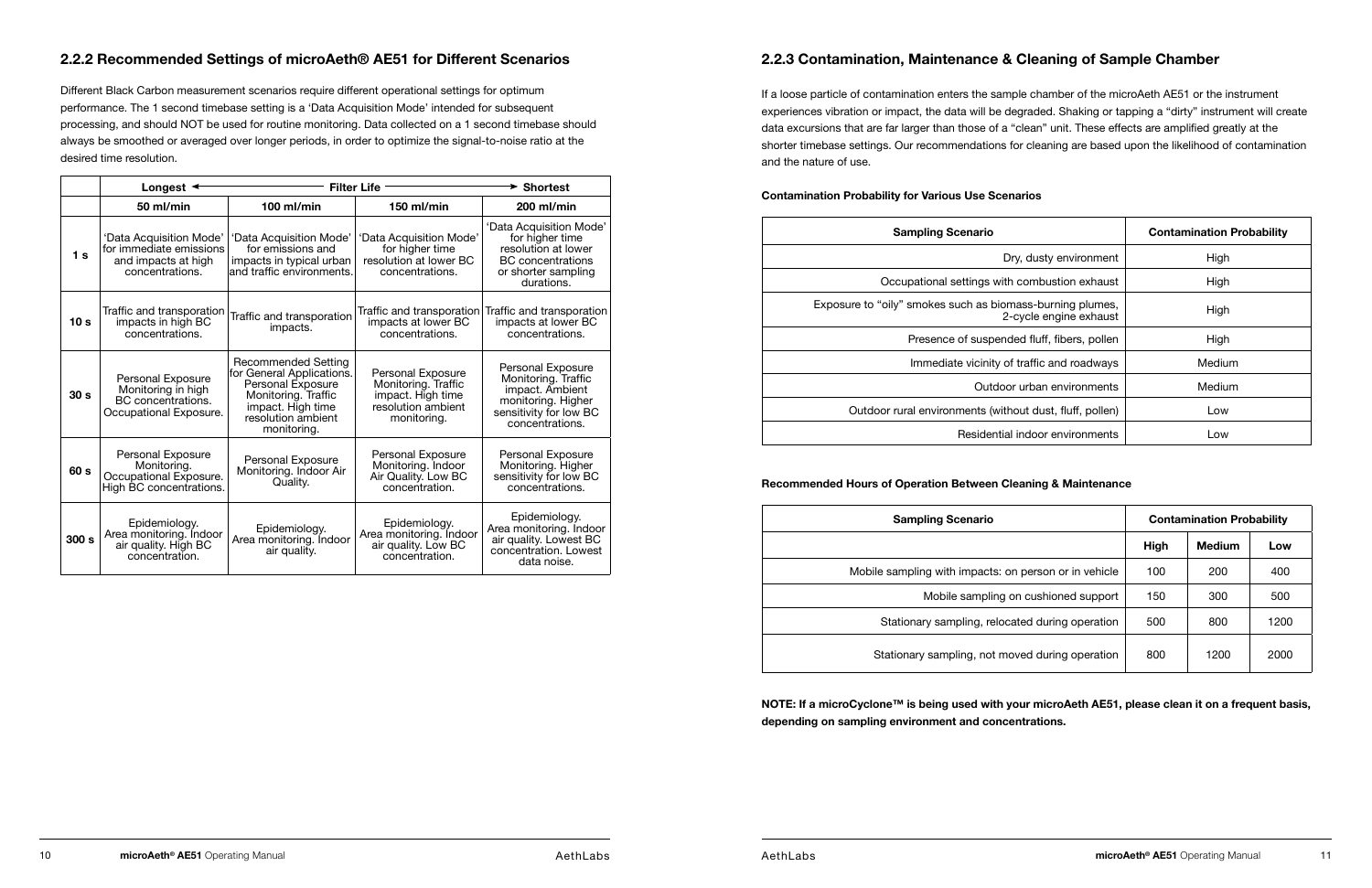## <span id="page-6-0"></span>**2.3 Filter Media**

**IMPORTANT NOTE:**

- **• Always make sure that a filter strip is installed in the microAeth AE51 when it is operating.**
- **• Whenever the filter strip is exchanged, the microAeth AE51 should be turned off to prevent dust or debris from being drawn into the inlet and analysis chamber.**

#### **2.3.1 General**

The sample collection and analysis is performed on a filter strip, consisting of a small section of filter material held between and supported by a specially designed filter holder to create the filter strip assembly. As the aerosol sample is drawn through the filter media by the instrument's integrated, internal sample pump, the aerosol sample collects gradually on the filter medium to create a gray spot 3 mm in diameter. The microAeth AE51 determines the attenuation of the source light as the accumulated black carbon increases the optical density of the filter spot. After the optical density reaches a certain level, the filter strip must be replaced to maintain measurement integrity.

To maintain a leak-free sample path, the filter strip is clamped between two halves of the spring-loaded sampling head. A release button opens the clamp to allow the filter strip to be inserted and removed. A locating pin in the head engages in a matching hole in the filter strip holder to ensure correct placement.

#### **2.3.2 Filter Strip Installation and Removal**

1. The sample deposit side of the filter strip is the white side. When the filter strip is installed in the sample chamber, the white side of the filter strip should be facing the same direction as indicated by the white arrow on the faceplate of the microAeth AE51.

- 2. Hold the AE51 in one hand so that the filter chamber release button is on the bottom of the enclosure (Figure 9) (all of the icons will be right side up).
- 3. Loosen the rubber cover on the front of the AE51 by pulling the tab away from the instrument. This will expose the filter strip slot.

**microAeth AE51**



**AE51 with filter strip release button.**







**Figure 8: Metal side of filter strip faces the bottom.**



**Figure 9: Inserting and removing filter strip while depressing filter release button on bottom of microAeth AE51.**

## **2.4 Power**

The power switch is located on the front panel of the instrument. There are two options for recharging:

- USB to PC-USB port (500mA): 4 hours to full charge
- USB to AC-USB wall adapter (500mA): 4 hours to full charge.
- 4. If there is a filter strip already installed, depress the release button with your thumb and pull the filter strip out of the sampling head.
- 5. Install a new filter strip by pressing and holding the release button and then inserting the new filter strip into the sample chamber opening with the white plastic side facing up (Figure 9). 6. Make sure to push the new filter strip all the way into the slot and that the locating pinhole on the filter strip is not visible. The microAethCOM software application is designed to install and operate on a PC using Windows® XP with Service Pack 3, Windows® 7, and Windows® 8. All software components are included in the installer named microAethCOM Install.exe which is located on the CD included with the microAeth AE51 or can be downloaded from the AethLabs website. This installer will install the microAethCOM, manual flow calibration software and the firmware file.
- 
- 7. Release the release button and verify the locating pin has registered properly in the filter strip locating hole. 1. Do not connect the microAeth AE51 to the USB port on the computer until the software installation is complete.
- 8. Replace the rubber cover. A tight fit is essential to prevent the entry of contamination and stray light into the sample chamber. 2. Make sure that you have the necessary user privileges on your computer to install software.

The instrument uses a USB-based power charger (100-500mA) for internal 5VDC lithium ion battery. The yellow charging light illuminates when the microAeth AE51 is connected to an external power source and is recharging the battery. When the battery is fully charged, the yellow light turns off.

## **2.5 microAethCOM PC Software Installation**

- 
- 3. Locate and double click microAethCOM Install.exe to start the install. The installer will prompt you through the setup.
- 



 $Next >$ 

Cancel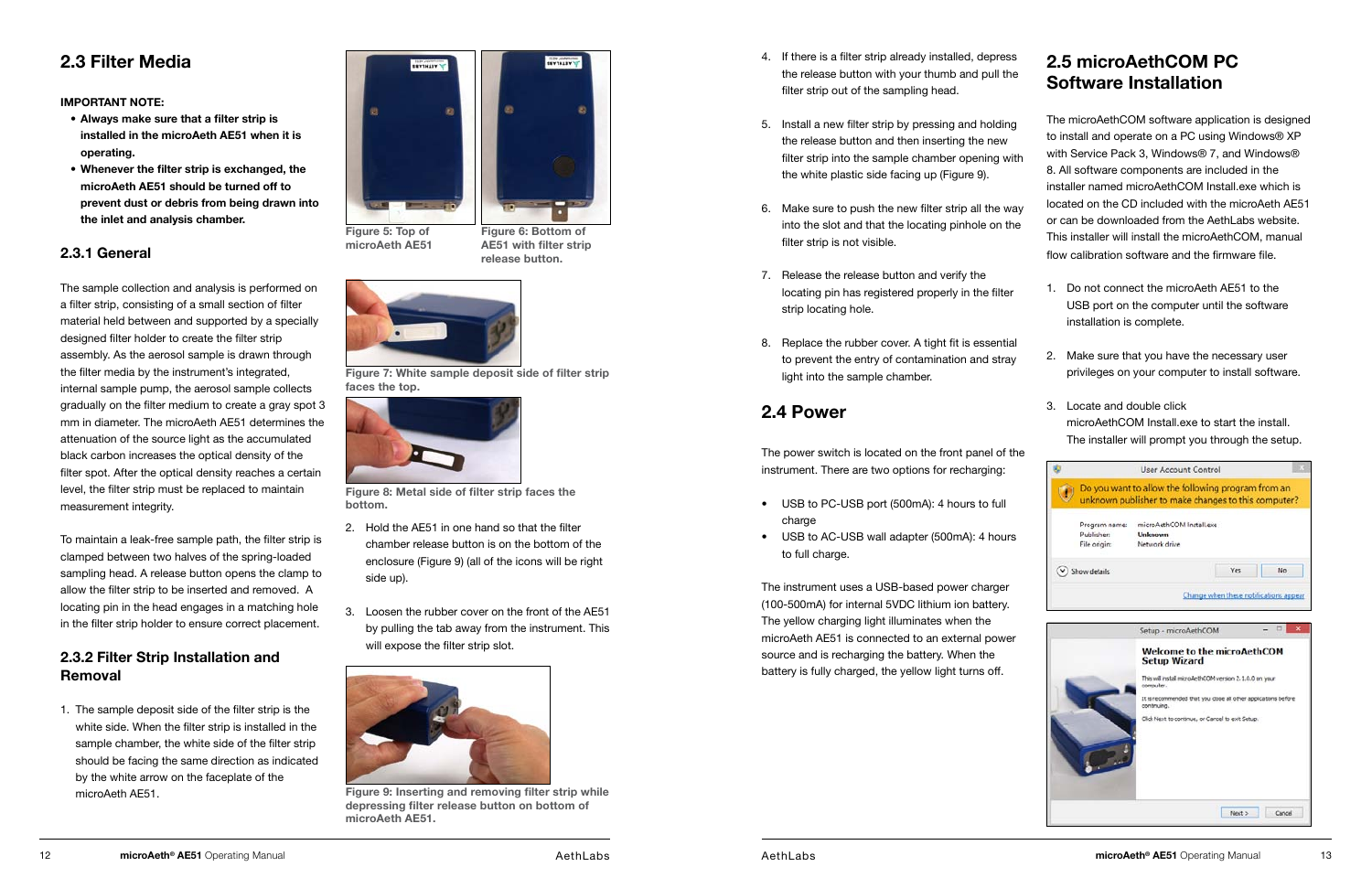4. In order to install the microAethCOM software, please read and accept the license agreement.



5. Please review changes to microAethCOM and





6. Select the directory location where microAethCOM, manual flow calibration software and the firmware file should be installed on the computer.



7. The communication drivers will need to be installed next. The installer will prompt you through this section of the setup.

| <b>Welcome to the Device Driver</b><br><b>Installation Wizard!</b><br>This wizard helps you install the software drivers that some<br>computers devices need in order to work. |
|--------------------------------------------------------------------------------------------------------------------------------------------------------------------------------|
| To continue, click Next.                                                                                                                                                       |

8. Once all the correct drivers are installed, the setup will be complete.



## **2.6 Operation and Communication**

Before starting a sampling run, it is recommended that the user verify all parameter settings. A description of each operating parameter and its configuration is described in section 2.6.2 Configuration of Instrument Operating Parameters.

The microAeth AE51 startup sequence automatically begins when the power is turned on. Sampling and data collection begin starting the next minute after the startup process is complete. A new measurement data file is created for the new sampling session. The microAeth AE51 will continue sampling and storing data until the instrument is shutdown. At shutdown, the data file is closed. Any active sampling session and data file will also be closed if data is downloaded or erased or if settings are saved to the AE51. In order to start a new sampling session, the AE51 must be restarted.

Status indicator lights located on each end panel of the AE51 provide information regarding the instrument operating status. Please read section 2.6.8.1 LED Status Indications for more information.

#### **2.6.1 microAeth AE51 Operation**

**IMPORTANT NOTE:**

- **• Always make sure that a filter strip is installed in the microAeth AE51 when it is operating.**
- **• Whenever the filter strip is exchanged, the microAeth AE51 should be turned off to prevent dust or debris from being drawn into the inlet and analysis chamber.**
- **• A new sampling session and data file is created each time the microAeth AE51 is turned on and completes the automatic startup sequence.**
- **• Any active sampling session and data file will be closed if the microAeth AE51 is shutdown, data is downloaded or erased, or if settings are saved to the AE51. In order to start a**

#### **new sampling session, the AE51 must be restarted.**

- 1. Make sure that a filter strip is installed in the microAethAE51. Turn on the microAeth AE51 by depressing the power button for 4 seconds until the AE51 beeps for the second time and the red and green LEDs illuminate together.
- 
- 2. Release the power button and wait for a few seconds. The pump will turn on and the LEDs will then begin to blink on and off in unison about every second until the beginning of the next minute. When the LEDs stop blinking, the instrument will chirp indicating the start of data collection.
- 3. While the unit is operating, the green LED will blink periodically. If the unit is set to store data to its internal memory, the green LED will emit single blinks every few seconds. If it has been set to store data internally and stream data, the green LED will blink twice every few seconds.



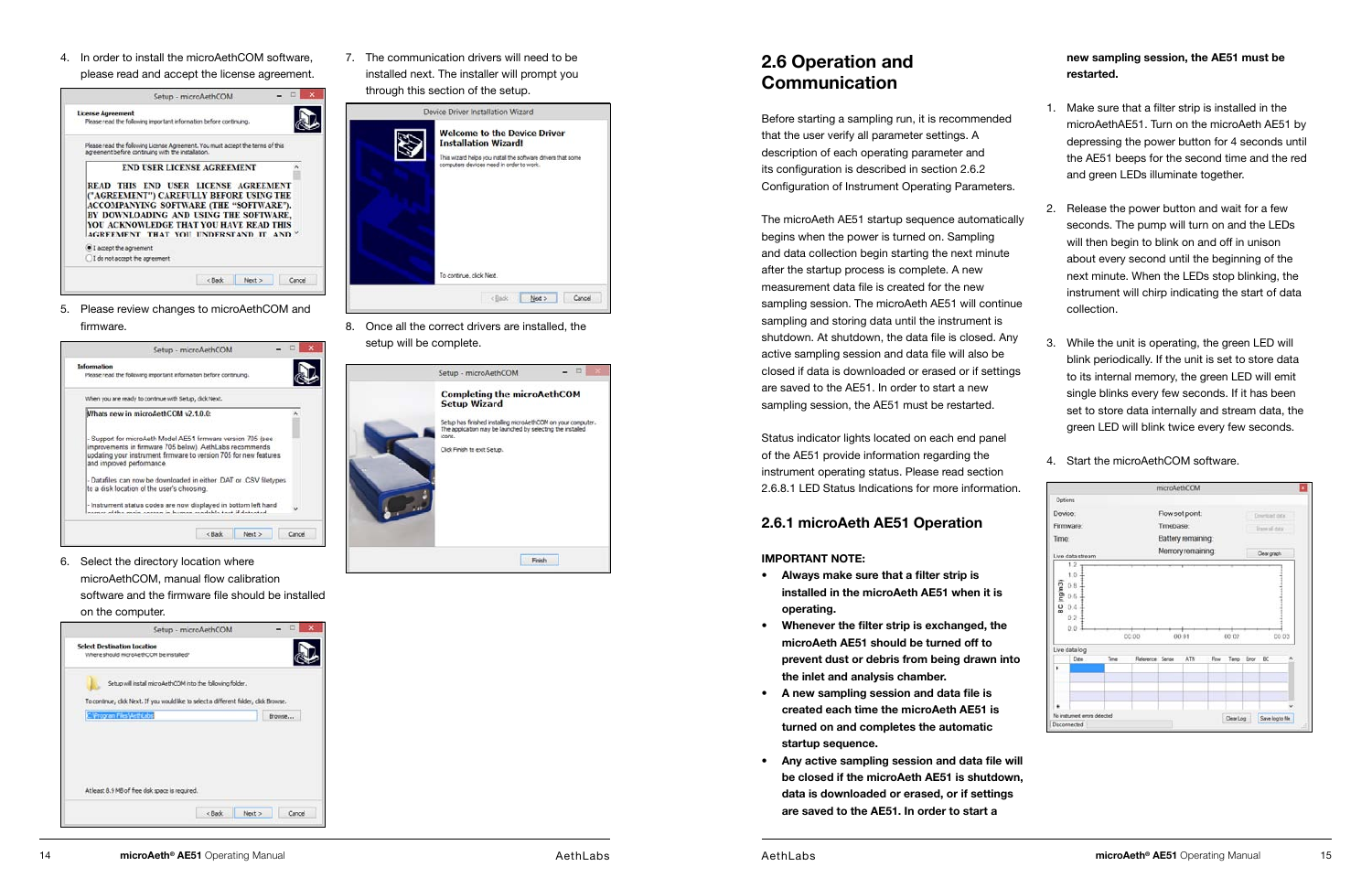5. Connect the USB cable to the AE51 and your computer.



6. After the AE51 establishes communication with the microAethCOM software, the connection status in the bottom left corner of the main screen will change to Connected and the microAeth AE51 serial number, status, and settings will be displayed.

|                                      |                               |              | microAethCOM    |                            |     |       |           |                |                  |  |
|--------------------------------------|-------------------------------|--------------|-----------------|----------------------------|-----|-------|-----------|----------------|------------------|--|
| Options                              |                               |              |                 |                            |     |       |           |                |                  |  |
|                                      | Device: AE51-S4-756-1303      |              |                 | Flow set point: 100 ml/min |     |       |           | Download data  |                  |  |
| Firmware 706                         |                               |              |                 | Timebase 60 sec            |     |       |           | Erase all data |                  |  |
|                                      | Time: 30 Jul 2013 5:07:40 PM  |              |                 | Battery remaining: 88 %    |     |       |           |                |                  |  |
| Live data stream                     |                               |              |                 | Memory remaining: 100 %    |     |       |           | Clear graph    |                  |  |
| 0.6.                                 |                               |              |                 |                            |     |       |           |                |                  |  |
| BC (ng/m3)<br>0.4.<br>0.2.4<br>0.0.3 |                               | <b>DD:00</b> |                 | 00.01                      |     | 00.02 |           |                | 00:03            |  |
|                                      |                               |              |                 |                            |     |       |           |                |                  |  |
| Date                                 | Time                          |              | Reference Sense | ATN                        | Row |       | Temp Emor | 1C             |                  |  |
| Live data log                        |                               |              |                 |                            |     |       |           |                |                  |  |
|                                      | No instrument errors detected |              |                 |                            |     |       |           |                | Save log to file |  |

7. If the serial number, status, and settings are not displayed, disconnect the USB cable and reinsert it.

8. To shut down the microAeth AE51 through the microAethCOM software, click Options then Shut down microAeth AE51. Depending on the current settings of the AE51, the power button on the front of the instrument can be used to shut down the instrument.

|                                                                                       |                      |                 | microAethCOM |                                                                                                    |     |       |              |                                                |       |
|---------------------------------------------------------------------------------------|----------------------|-----------------|--------------|----------------------------------------------------------------------------------------------------|-----|-------|--------------|------------------------------------------------|-------|
| Options<br>About<br>Settimiss<br><b>Upgrade Firministe</b><br>Esk<br>Live data stream | Shut down microAeth* | и               |              | Flow set point: 100 ml/min<br>Timebase: 300 sec<br>Battery remaining: 0%<br>Memory remaining: 98 % |     |       |              | Dewnload data<br>Erane all data<br>Clear graph |       |
| $1.2 -$<br>10.4<br>$0.8 +$<br>$0.6 - 4$                                               |                      |                 |              |                                                                                                    |     |       |              |                                                |       |
| 0.4<br>0.2<br>D.D.                                                                    |                      | 00:00           |              | 00 01                                                                                              |     | 00.02 |              |                                                | 00:03 |
|                                                                                       |                      |                 |              |                                                                                                    |     |       |              |                                                |       |
| BC (mg/m3)<br>Live data log<br>Date                                                   | Time                 | Reference Sense |              | ATN                                                                                                | Rew |       | Temp Eror BC |                                                |       |

#### **2.6.2 Configuration of Instrument Operating Parameters**

#### **IMPORTANT NOTE:**

**• The AE51 will not collect data with new saved settings until it has been restarted.**

All instrument parameters are configured through the microAethCOM user interface. The various parameters are accessed through Settings in the Options menu on the tool bar.

- 1. Turn on the microAeth AE51.
- 2. Start the microAethCOM software.
- 3. Connect the USB cable to the microAeth AE51 and the computer. Wait until the AE51 establishes communication with microAethCOM.

#### 4. Click Options then Settings



5. On the Settings screen, the microAeth AE51 can be configured.

| Options                                                      |                                            |                 | microAethCOM |                                          |               |              |                        |
|--------------------------------------------------------------|--------------------------------------------|-----------------|--------------|------------------------------------------|---------------|--------------|------------------------|
| Device: AE                                                   |                                            |                 | Settings     |                                          |               |              | $\mathbf x$<br>data    |
| Firmware<br>Time: 30 J                                       | microAeth@ time<br>30 Ad 2013 5:15:16 PM   |                 |              | Operating mode:<br>Flash and streaming v |               |              | hts.                   |
| Live data str<br>$12 -$                                      | Sync with PC time<br>CO AJ 2013 5:15:18 PM |                 |              | Shutdown mode:                           |               |              | bh                     |
| $1.0 +$<br>$0.8 +$                                           | Flow set point:<br>too v milmin            |                 |              | Smoke<br>Sound notifications<br>On $w$   | ν             |              | ł<br>4                 |
| BC (ng/m3)<br>$0.5 +$<br>$0.4 - 1$<br>$0.2 - 1$<br>$0.0 - 1$ | Timebase<br>$300 - 9$                      |                 |              |                                          | Save settings |              | <b>ALLAMATION</b><br>d |
| Live data log                                                |                                            |                 |              |                                          |               |              | 00:03                  |
| Date                                                         | Time                                       | Reference Sense | ATN          | Flow                                     |               | Temp Emor BC |                        |
|                                                              |                                            |                 |              |                                          |               |              |                        |
| No instrument errors detected                                |                                            |                 |              |                                          |               |              |                        |

#### 6. When all settings are selected as desired, click the Save settings button.

п

|                |                                                                                                                                            |                                           |                  | microAethCOM                            |                   |               |           |           |    |                  |
|----------------|--------------------------------------------------------------------------------------------------------------------------------------------|-------------------------------------------|------------------|-----------------------------------------|-------------------|---------------|-----------|-----------|----|------------------|
| <b>Options</b> |                                                                                                                                            |                                           |                  |                                         |                   |               |           |           |    |                  |
|                | Device: AE                                                                                                                                 |                                           |                  |                                         | Settings          |               |           |           |    | data             |
|                | Firmware.<br>Time: 30 J                                                                                                                    | microAeth® time<br>30 Jul 2013 5 17:12 PM |                  | Operating mode:<br>Rash and streaming v |                   |               |           |           |    | <b>tata</b>      |
|                | Live data str.<br>$12 -$                                                                                                                   | V Sync with PC<br>(30 Jul 2013 5:1)       |                  |                                         | Changing settings |               | w         |           |    | ph               |
|                | 10.1                                                                                                                                       | Flow set point<br>100 v ml/m              |                  |                                         |                   |               |           |           |    |                  |
|                | $\begin{array}{l} \text{array} \\ \text{array} \\ \text{array} \\ \text{0.} \\ \text{0.} \\ \text{0.} \end{array}$<br>0.6.4<br>02.1<br>001 | Timebase:<br>$60 \times 5$                |                  |                                         |                   | Save settings |           |           |    | 30.03            |
|                |                                                                                                                                            |                                           |                  |                                         |                   |               |           |           |    |                  |
|                | Live data log                                                                                                                              |                                           |                  |                                         |                   |               |           |           |    |                  |
|                | Date                                                                                                                                       | Time                                      | Fleference Serse |                                         | ATN.              | Flow          |           | Temp Entr | BC |                  |
| ٠              |                                                                                                                                            |                                           |                  |                                         |                   |               |           |           |    |                  |
|                |                                                                                                                                            | No instrument errors detected             |                  |                                         |                   |               | Clear Log |           |    | Save log to file |

7. Once the settings have been saved, you will be prompted to shut down the microAeth AE51. **The AE51 will not collect data with the new saved settings until it has been restarted.**

|            |                                 |                                            |                        | microAethCOM |          |                                        |           |    |        |
|------------|---------------------------------|--------------------------------------------|------------------------|--------------|----------|----------------------------------------|-----------|----|--------|
|            | Options                         |                                            |                        |              |          |                                        |           |    |        |
|            | Device: AE                      |                                            |                        |              | Settings |                                        |           |    | data   |
|            | Firmware:<br>Time: 30 J         | microAeth® time<br>30 Jul 2013 5:17:27 PM  |                        |              |          | Operating mode:<br>Flash and streaming |           |    | beta   |
|            | Live data str<br>$12 - $        | Sync with PC time<br>OR At 2013 5 17:27 PM |                        |              |          | Shutdown mode:<br>Single               | $\sim$    |    | ph.    |
|            |                                 |                                            |                        | microAethCOM |          |                                        |           |    |        |
| Iculdul 38 | $\Omega$<br>O.<br>Live data log |                                            |                        |              |          | Ves                                    |           | No | bз     |
|            |                                 | Time                                       | <b>Nelerence Sense</b> |              | ATM      | Flow :                                 | Temp Empr |    | $-$ BC |
|            | Date                            |                                            |                        |              |          |                                        |           |    |        |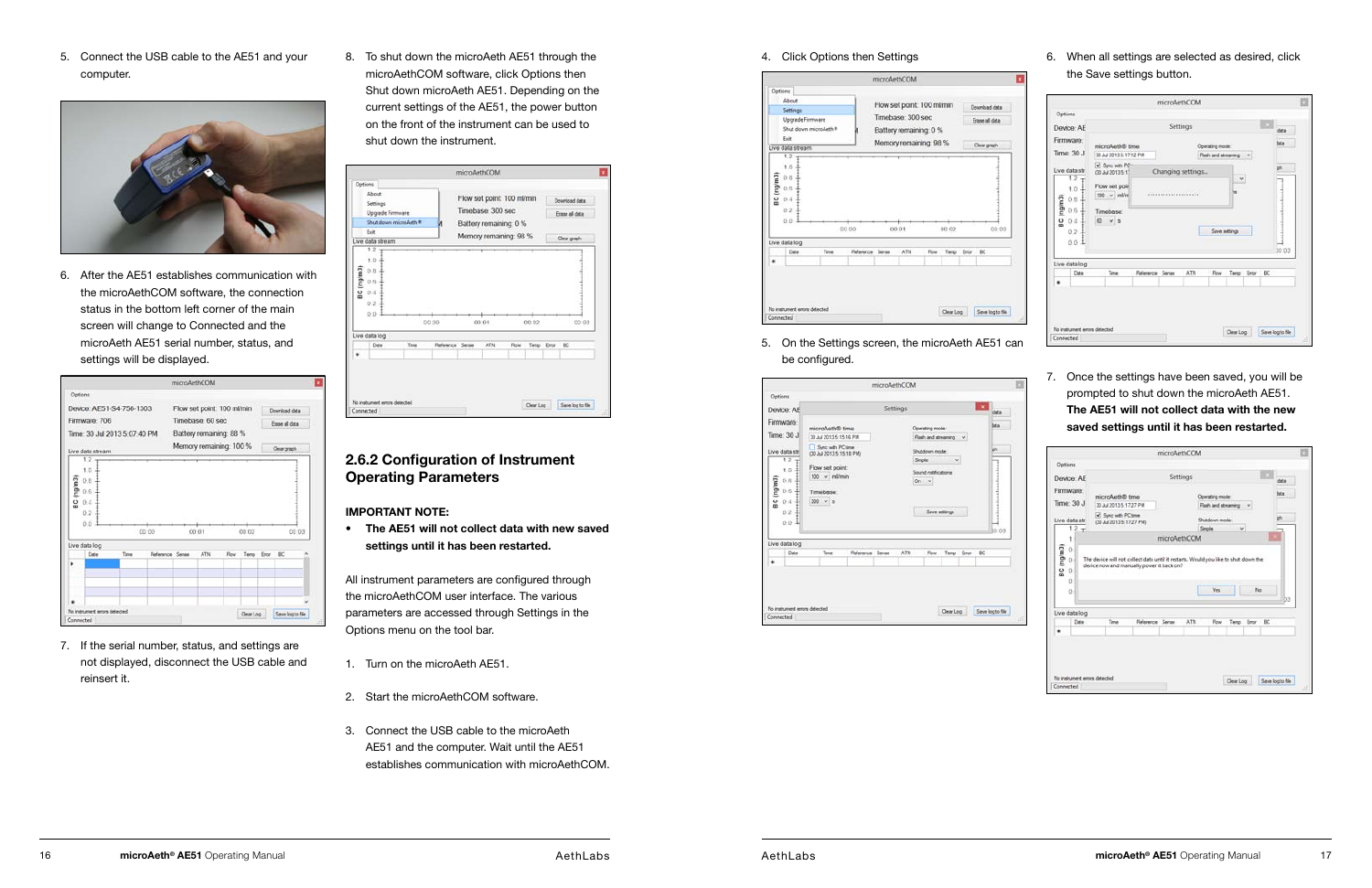#### **2.6.2.1 Time & Time Sync**

The time on the microAeth AE51 is displayed. In order to sync the time on the AE51 with the PC time, click the Sync with PC time check box.

It is very important to confirm the date and time of the PC prior to synchronizing to the AE51. Once confirmed, it is good operating practice to always synchronize the date and time when configuring the microAeth AE51 before starting a new sample session.

#### **2.6.2.2 Flow Set Point**

The flow set point permits the user to select a flow rate set point of 50, 100, 150, or 200 ml/min.

We recommend using lower flows in areas with high BC concentrations, and higher flow rates when maximum sensitivity is required in areas of low BC concentration. A lower flow rate should also be selected for longer run times and extended battery life. Please read section 2.2 Best Use Practices Recommendations for more information.

#### **2.6.2.3 Timebase**

The timebase permits the user to select an analysis timebase period of 1, 10, 30, 60, or 300 seconds.

We recommend 30 or 60 seconds for most 'human exposure' or 'ambient monitoring' use. Faster timebases will result in higher noise on each measurement point, and are most useful either for direct source monitoring (tailpipe analysis) or for other applications requiring extremely rapid data. A 300 second timebase can be used to extend battery life and run time. Please read section 2.2 Best Use Practices Recommendations for more information.

#### **2.6.2.4 Operating Mode**

The operating mode permits the user to configure data storage and streaming options.

- **• Store to flash** saves data to the internal memory only.
- **• Flash and streaming** saves data to the internal memory and outputs a continuous data stream through the USB port.

#### **2.6.2.5 Shutdown Mode**

The shutdown mode permits the user to configure how the instrument is shutdown.

- **• Simple** mode will allow the microAeth AE51 to be shut down by depressing the power button for 3 seconds.
- **• USB only** mode will only allow the microAeth AE51 to be shut down using the microAethCOM software.
- **• Secure** mode will allow the microAeth AE51 to be shut down by pressing and releasing the power button three times in succession. The smoothly-timed sequence is coordinated by a simultaneous beep and blink of the red and green LED indicator lights.

Each cycle of the Secure mode takes about 1 second as follows:

- 1. Press and hold the power button.
- 2. When you hear/see the first 'beep/blink' release the button quickly.
- 3. When you hear/see the next 'beep/blink' quickly press and hold the power button.
- 4. When you hear/see the next 'beep/blink' release the button quickly.
- 5. When you hear/see the next 'beep/blink' quickly press and hold the power button.
- 6. When you hear/see the next 'beep/blink' release the button quickly.
- 7. The microAeth AE51 will then shut down.

#### **2.6.2.6 Sound Notifications**

The sound notifications setting permits the user to select if the audible notifications issued by the microAeth AE51 are turned On or Off.

#### **2.6.3 Downloading Data**

- 1. Turn on the microAeth AE51.
- 2. Start the microAethCOM software.
- 3. Connect the USB cable to the microAeth AE51 and the computer. Wait until the AE51 establishes communication with microAethCOM.



- 4. Click the Download data button to download the data stored on the internal memory of the AE51.
- 5. Select .DAT or .CSV data file type to download.



#### will be saved in a folder named **AE51-SX-XXX-YYMM** in this directory.

|                                                                                                                        | microAethCOM                                                                                                                   |                      |
|------------------------------------------------------------------------------------------------------------------------|--------------------------------------------------------------------------------------------------------------------------------|----------------------|
| Options                                                                                                                |                                                                                                                                |                      |
| Device: AE51-                                                                                                          | $\mathbf{x}$<br><b>Browse For Folder</b>                                                                                       | ownload data         |
| Firmware 706                                                                                                           | Select directory to save files                                                                                                 | Irase all data       |
| Time: 30 Jul 20<br>Live data stream<br>12<br>$1.0 - 1$<br>BC (ng/m3<br>0.8<br>$0.6 -$<br>0.4<br>$0.2 - 1$<br>$D$ , $D$ | Desktop<br>А<br><b>Day Libranes</b><br>Computer<br>53<br>1 <b>Vai Network</b><br><b>EV Control Panel</b><br><b>Recycle Bin</b> | Clear graph<br>00:00 |
| Live data log<br>Date<br>٠                                                                                             | <b>Make New Folder</b><br>$\alpha$<br>Cancel                                                                                   | 1C                   |
| No instrument empt detected                                                                                            |                                                                                                                                |                      |
| Connected                                                                                                              | Clear Log                                                                                                                      | Seve log to file     |

7. Wait until the download has completed. The progress bar in the bottom left corner of the main screen will show you the progress of the download. The status window will also inform you when the download is complete.

|           |                                    |      |                               | microAethCOM |       |      |             |             |                  |
|-----------|------------------------------------|------|-------------------------------|--------------|-------|------|-------------|-------------|------------------|
| Options   |                                    |      |                               |              |       |      |             |             |                  |
|           | Device: AE5                        |      |                               |              |       |      |             | $\mathbf x$ | load data        |
|           | Firmware: 70<br>Time: 30 Jul       |      | Downloading data. Please wait |              |       |      |             |             | s all data       |
|           | Live data strea                    | Done |                               |              |       |      |             |             | ir graph.        |
|           | 1.2.<br>$1.0 +$                    |      |                               | Close        |       |      |             |             |                  |
|           |                                    |      |                               |              |       |      |             |             |                  |
| BC (ngm3) | $0.6 +$<br>0.4<br>$0.2 +$<br>0.0.1 |      | 00.00                         |              | 00:01 |      | 00:02       |             | 00:03            |
|           | Live data log                      |      |                               |              |       |      |             |             |                  |
|           | Date                               | Time | Reference Sense               |              | ATN:  | Flow | Temp Emp BC |             |                  |
| ٠         | No instrument errors detected      |      |                               |              |       |      | Cear Log    |             | Save log to file |

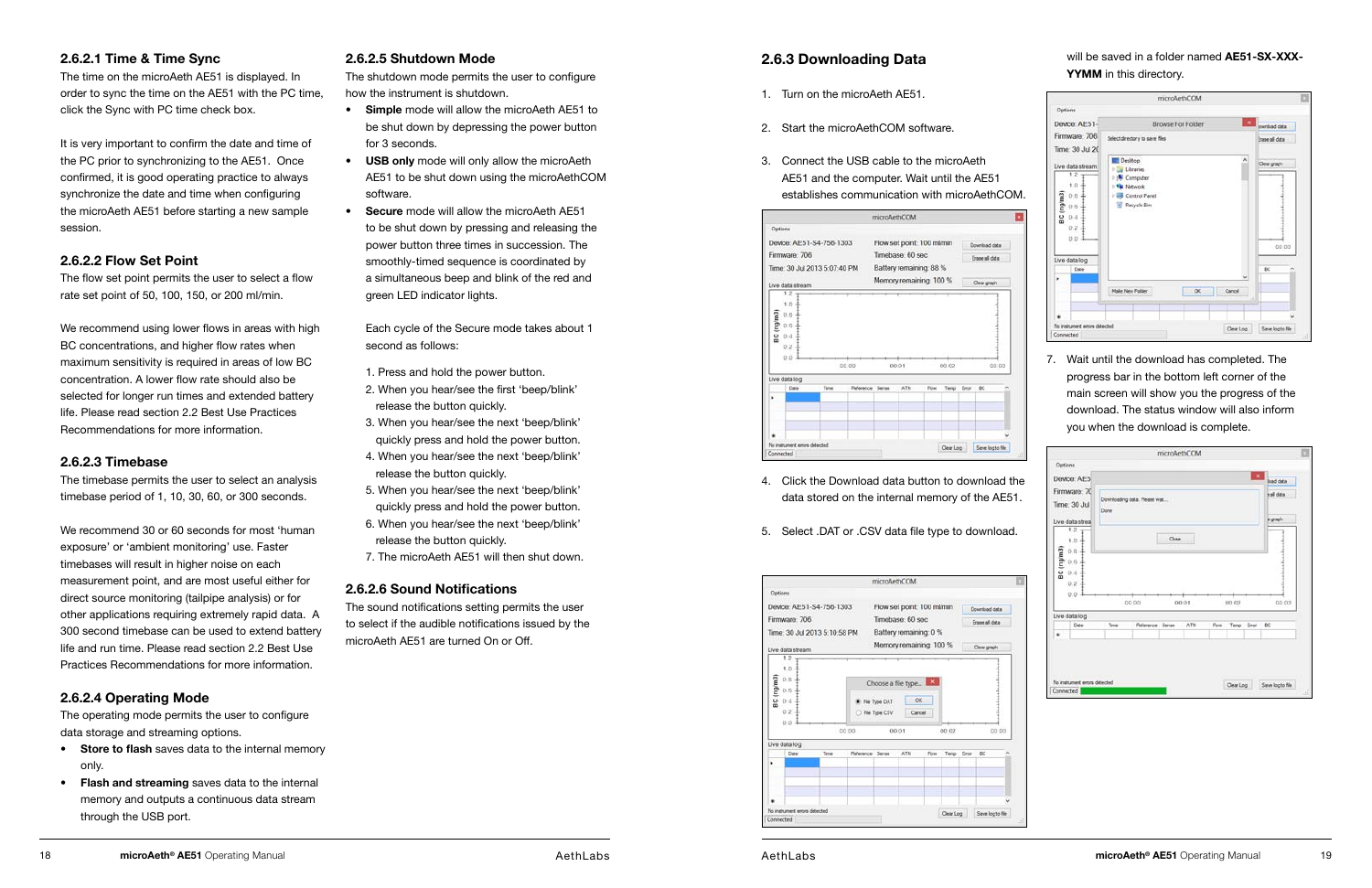#### **2.6.4 Erasing Data**

- 1. Turn on the microAeth AE51.
- 2. Start the microAethCOM software.
- 3. Connect the USB cable to the microAeth AE51 and the computer. Wait until the AE51 establishes communication with microAethCOM.



- 4. Click the Erase all data button to erase all the data stored on the internal memory of the AE51.
- 5. You will be prompted to confirm to erase all the data stored on the AE51.



#### status window will show that the memory is being erased.

|                           |                     |                 |                              |     | $\mathbf{x}$ |               |
|---------------------------|---------------------|-----------------|------------------------------|-----|--------------|---------------|
|                           |                     |                 |                              |     |              |               |
|                           |                     |                 |                              |     |              | load data     |
| Ereang flash, please wait |                     |                 |                              |     |              | a all data    |
|                           |                     |                 |                              |     |              | ir graph      |
|                           |                     |                 |                              |     |              | sistential    |
|                           |                     |                 |                              |     |              | 1<br>00.03    |
|                           |                     |                 |                              |     |              |               |
|                           |                     |                 |                              |     |              |               |
| Time                      | <b>KIN</b><br>00:00 | Reference Sense | <b>Close</b><br>00.01<br>ATN | Row | 00:02        | Temp Emar. DC |

7. The status window will disappear when the memory has been erased.

#### **2.6.5 Viewing and/or Analyzing Measurement Data**

Data files are named using the following naming convention: AE51-SX-XXX-YYYYMMDD, where XXX is the instrument unique indentifer number. Data files are formatted such that they can be imported directly into Microsoft Excel® or can be uploaded to the AethLabs website. Please note that when opening data files in Microsoft Excel®, formatting may automatically be changed, making it difficult to upload to the website.

The first line of data does not contain the final BC calculation; all subsequent lines show this expressed in units of ng/m<sup>3</sup> of BC. A typical excerpt of data lines is shown below:

#### **2.6.6 Data File Structure**

The data files are plain text with the extension .dat or .csv. The file consists of a header containing descriptive information; a line identifying the columns; and then a number of data lines with each item separated by a semicolon or comma depending on the file format chosen at the time of download.

An example of the header is:

**"Delimiter = ;" AethLabs Device ID = AE51-S4-558-1204 Application version = 2.2.4.0 Flow = 100 ml/min Timebase = 60 s Start date = 2015/05/07 Start time = 18:10:00 Original date format = yyyy/MM/dd Original time format = hh:mm:ss Flow units = ml/min PCB temp units = deg C Battery units = % BC units = ng/m^3**

#### **Date;Time;Ref;Sen;ATN;Flow;PCB temp;Status;Battery;BC**

**2015/05/07;18:10:00;922087;869206;5.906;100;30;0;74; 2015/05/07;18:11:00;922264;869322;5.912;100;30;0;74;332 2015/05/07;18:12:00;922279;869287;5.917;100;29;0;74;321 2015/05/07;18:13:00;922294;869215;5.927;100;29;0;74;563 2015/05/07;18:14:00;922301;869151;5.935;100;29;0;73;461 2015/05/07;18:15:00;922399;869175;5.943;100;29;0;73;447 2015/05/07;18:16:00;922409;869110;5.952;100;29;0;73;486 2015/05/07;18:17:00;922388;869037;5.958;100;28;0;73;348 2015/05/07;18:18:00;922336;868932;5.964;100;28;0;73;366 2015/05/07;18:19:00;922458;868999;5.970;100;28;0;73;313 2015/05/07;18:20:00;922424;868920;5.975;100;28;0;73;307**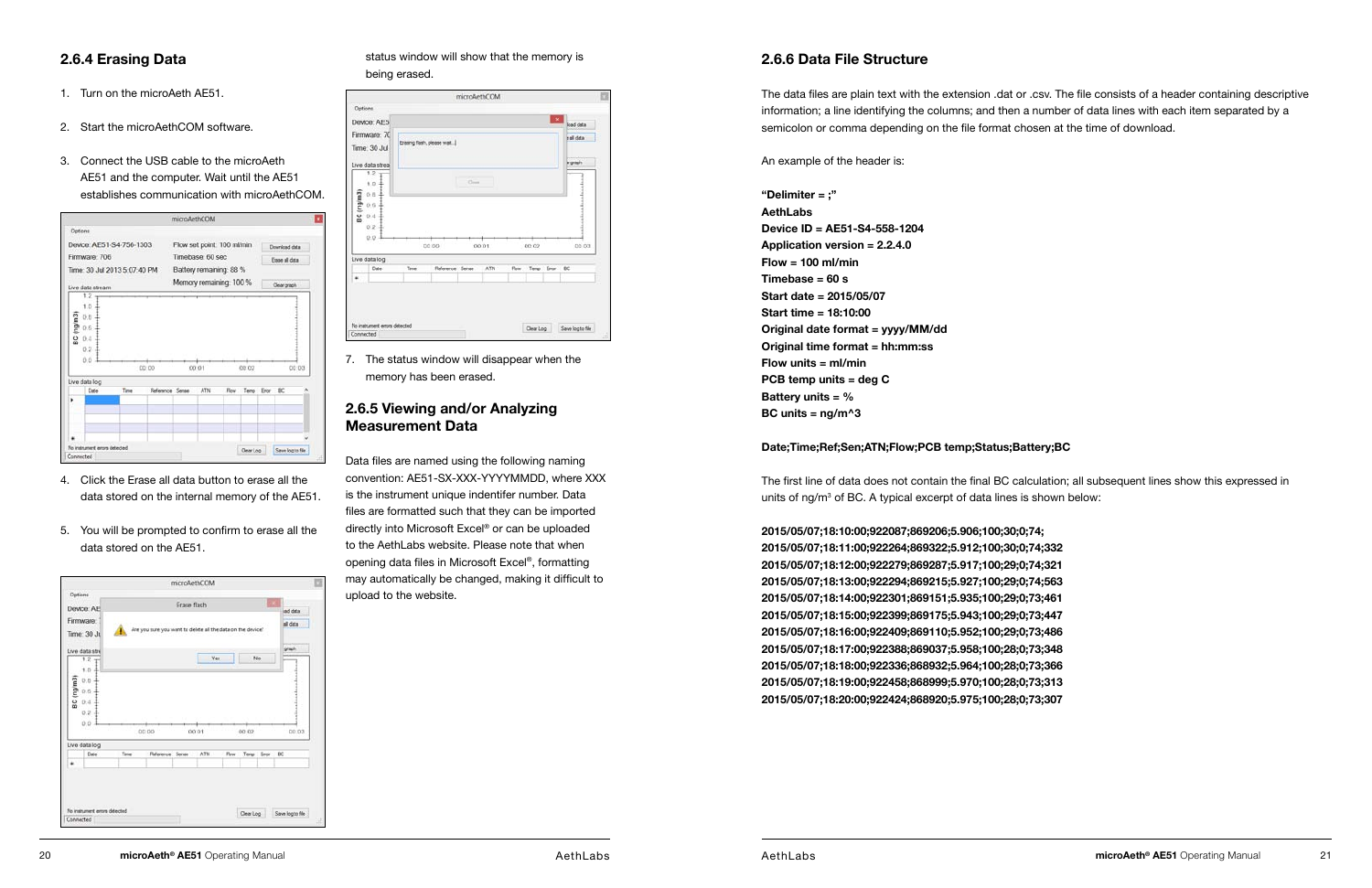#### **2.6.7 Status Indications**

#### **2.6.7.1 LED Status Indications**

The microAeth AE51 has one yellow LED located on the rear panel that turns on when the instrument is charging. The microAeth AE51 has two LED indicators, one green and one red, located on the front panel immediately to the right of the filter chamber. These lights indicate the instrument's current operating status. The green LED generally indicates that the instrument is functioning properly and is or is not collecting data. The red LED indicator generally indicates that the unit is not operating in a normal sampling state. The status indications signaled by the LEDs are given in the following table.

**NOTE:** If more than one status error code is active simultaneously, the resulting code written to the data file is the sum of the error codes shown in the table above. For example, if the battery is low (status code = 1) and the flow is out of range (status  $code = 2$ ), the status code shown in the data file will be 3.

| <b>Run Modes</b>       |                                                                                                      |                                                                                                                                                           |
|------------------------|------------------------------------------------------------------------------------------------------|-----------------------------------------------------------------------------------------------------------------------------------------------------------|
| Green                  | 1 long blink & beep sound                                                                            | Start of data storing to internal memory.                                                                                                                 |
| Green                  | 1 blink every 3 sec                                                                                  | Acquiring data to internal memory.                                                                                                                        |
| Green                  | 2 blinks every 3 sec                                                                                 | Acquiring data to internal memory and streaming.                                                                                                          |
| Green                  | 1 long blink every 1 or 5 min                                                                        | Data write to internal memory (1, 5 min timebase).                                                                                                        |
|                        | <b>Status Warnings during Run Modes (see above)</b>                                                  |                                                                                                                                                           |
|                        | Green indicates Run Mode (see above), Red indicates Warning (see below)                              |                                                                                                                                                           |
| Red                    | 1 blinks every 1 sec                                                                                 | Warning - Change filter strip                                                                                                                             |
| Red                    | 2 blinks every 1 sec                                                                                 | Warning - Battery low                                                                                                                                     |
| Red                    | 3 blinks every 1 sec                                                                                 | Warning - Flow error                                                                                                                                      |
| <b>Stop Modes</b>      |                                                                                                      |                                                                                                                                                           |
| <b>Red &amp; Green</b> | synchronous 1 blink every 1 sec                                                                      | Startup - Beeping, Not collecting data until ready.<br>Idle - No Beeping, Not collecting data, Restart Reg'd                                              |
| <b>Red Only</b>        | Repeat blink on/off sequence; on<br>time is same as off time. Emits one<br>series of 3 triple beeps. | Critical hardware error:<br>Main supply voltage too high or too low<br>Light source current too high or too low<br>• Light source feedback circuit error. |

#### **2.6.7.2 Data File Status Codes**

| <b>Reported Status Code in Data File</b> | <b>Reason / Indication</b>                         |
|------------------------------------------|----------------------------------------------------|
|                                          | <b>Battery Low</b>                                 |
| 2                                        | Flow out of range                                  |
| 4                                        | Change filter ticket / Sense signal out of range   |
| 8                                        | Optical signal feedback out of range               |
| 16                                       | Power supply 5V out of range                       |
| 32                                       | LED current out of range                           |
| 64                                       | Flash memory full                                  |
| 128                                      | Automatic shutdown occurred on configured schedule |
| Ω                                        | OK - Instrument operating within specifications    |

**Before upgrading the microAeth AE51 operating system firmware, make sure that all data on the instrument has been downloaded.** After the new firmware has been installed, the memory of the AE51 will need to be erased.

- 1. Start the microAethCOM software.
- 2. Connect the USB cable to the microAeth AE51and the computer. **Do not turn on the microAeth AE51.** The microAethCOM software will show that the AE51 is Disconnected.



#### 3. Click Options then Upgrade Firmware





|            |                               |      |                  |           | microAethCOM       |      |           |              |                  |       |
|------------|-------------------------------|------|------------------|-----------|--------------------|------|-----------|--------------|------------------|-------|
| Options    |                               |      |                  |           |                    |      |           |              |                  |       |
|            | About<br>Settings             |      |                  |           | Flow set point.    |      |           |              | Download data    |       |
|            | <b>Upgrade Firmware</b>       |      |                  | Timebase: |                    |      |           |              | Trees of data    |       |
|            | Shut down micro-lath *        |      |                  |           | Battery remaining: |      |           |              |                  |       |
|            | Esit                          |      |                  |           | Memory remaining   |      |           |              |                  |       |
|            | Live data stream              |      |                  |           |                    |      |           |              | Clear graph      |       |
| BC (ng/m3) | 0.4<br>0.2                    |      |                  |           |                    |      |           |              |                  |       |
|            | D.D                           |      | DD:00            |           | 00.01              |      | 00.02     |              |                  | 00:00 |
|            | Live data log                 |      |                  |           |                    |      |           |              |                  |       |
|            | Date                          | Time | Reference, Sense |           | ATN                | Flow |           | Temp Emor BC |                  |       |
|            |                               |      |                  |           |                    |      |           |              |                  |       |
|            |                               |      |                  |           |                    |      |           |              |                  |       |
|            |                               |      |                  |           |                    |      |           |              |                  |       |
|            |                               |      |                  |           |                    |      |           |              |                  |       |
| ٠          | No instrument errors detected |      |                  |           |                    |      | Clear Log |              | Save log to file |       |

4. In order to install the firmware on the AE51, please read and accept the license agreement.

|                                               |                                                                  |  | microAethCOM               |                                                                                                                                                                                                                                                                                                                                                                                                                                                                                                                                                                                                                                                                                                                                                                                                                                                                                                                                                                                                                     |                  |  |
|-----------------------------------------------|------------------------------------------------------------------|--|----------------------------|---------------------------------------------------------------------------------------------------------------------------------------------------------------------------------------------------------------------------------------------------------------------------------------------------------------------------------------------------------------------------------------------------------------------------------------------------------------------------------------------------------------------------------------------------------------------------------------------------------------------------------------------------------------------------------------------------------------------------------------------------------------------------------------------------------------------------------------------------------------------------------------------------------------------------------------------------------------------------------------------------------------------|------------------|--|
| Options                                       |                                                                  |  |                            |                                                                                                                                                                                                                                                                                                                                                                                                                                                                                                                                                                                                                                                                                                                                                                                                                                                                                                                                                                                                                     |                  |  |
|                                               |                                                                  |  | End User License Agreement |                                                                                                                                                                                                                                                                                                                                                                                                                                                                                                                                                                                                                                                                                                                                                                                                                                                                                                                                                                                                                     |                  |  |
|                                               | END USER LICENSE AGREEMENT                                       |  |                            |                                                                                                                                                                                                                                                                                                                                                                                                                                                                                                                                                                                                                                                                                                                                                                                                                                                                                                                                                                                                                     |                  |  |
| l٢                                            | TO THE SOFTWARE                                                  |  |                            | READ THIS END USER LICENSE AGREEMENT ("AGREEMENT") CAREFULLY BEFORE USING<br>THE ACCOMPANYING SOFTWARE AND ANY ASSOCIATED FIRMWARE COLLECTIVELY. THE<br>"SOFTWARE"). BY DOWNLOADING AND USING THE SOFTWARE, YOU ACKNOWLEDGE THAT<br>YOU HAVE READ THIS AGREEMENT. THAT YOU UNDERSTAND IT. AND THAT YOU ACCEPT<br>AND AGREE TO BE BOUND BY ITS TERMS. IF YOU ARE NOT WILLING TO BE BOUND BY THE<br>TERMS OF THIS AGREEMENT, YOU SHOULD TERMINATE THE DOWNLOAD AND/OR<br>INSTALLATION PROCESS. AND REFRAIN FROM ACCESSING OR USING THE SOFTWARE<br>THE SOFTWARE IS COPYRIGHTED AND IS LICENSED TO YOU UNDER THIS AGREEMENT: IT<br>IS NOT SOLD TO YOU. THIS AGREEMENT REPRESENTS THE ENTIRE AGREEMENT<br>BETWEEN YOU AND MICROAETH CORPORATION DBA AETHLABS CONCERNING THE<br>SOFTWARE, AND THIS AGREEMENT SUPERSEDES AND REPLACES ANY PRIOR PROPOSAL.<br>REPRESENTATION, OR UNDERSTANDING YOU MAY HAVE HAD WITH AETHLABS RELATING<br>License Great, micro-Aeth Companion OBA Aethi and Clicenson Liveren construction |                  |  |
|                                               | that you understand them and that you agree to be bound by them. |  |                            | By clicking I accept, you confirm that you have mad the terms and conditions.                                                                                                                                                                                                                                                                                                                                                                                                                                                                                                                                                                                                                                                                                                                                                                                                                                                                                                                                       |                  |  |
|                                               |                                                                  |  |                            | 1 Accent                                                                                                                                                                                                                                                                                                                                                                                                                                                                                                                                                                                                                                                                                                                                                                                                                                                                                                                                                                                                            | Cancel           |  |
|                                               |                                                                  |  |                            |                                                                                                                                                                                                                                                                                                                                                                                                                                                                                                                                                                                                                                                                                                                                                                                                                                                                                                                                                                                                                     |                  |  |
| No instrument errors detected<br>Disconnected |                                                                  |  |                            | Clear Log                                                                                                                                                                                                                                                                                                                                                                                                                                                                                                                                                                                                                                                                                                                                                                                                                                                                                                                                                                                                           | Save log to file |  |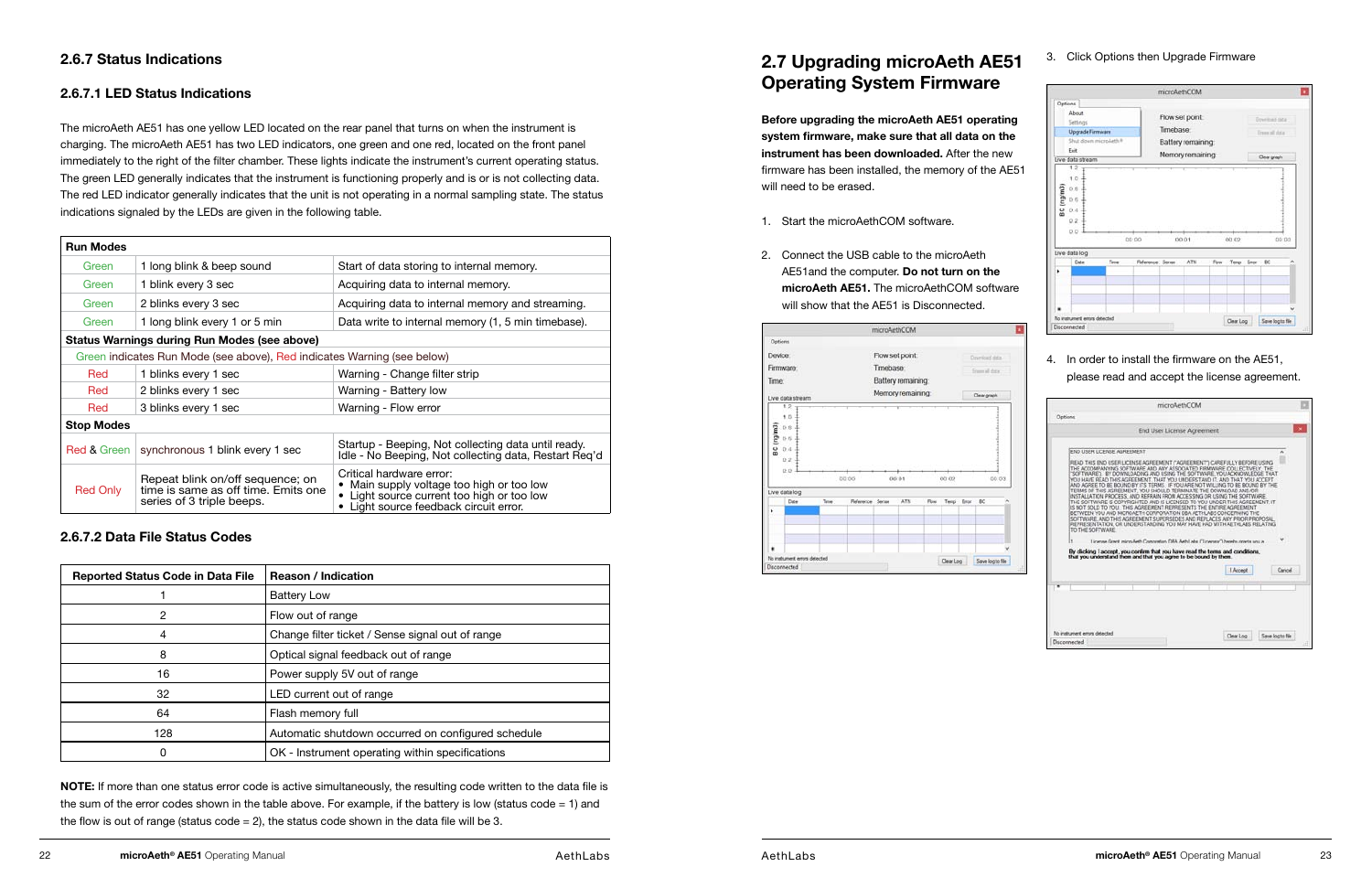5. A warning window will appear to make sure that all data on the device has been downloaded and to inform the user of what should be completed after the upgrade.



6. Select the hex file PSxxx.hex where xxx refers to the version number to install on the AE51.

|                                                                                                                                                                                 |                                                       | microAethCOM |                                     | o                        |
|---------------------------------------------------------------------------------------------------------------------------------------------------------------------------------|-------------------------------------------------------|--------------|-------------------------------------|--------------------------|
| <b>Cedinac</b>                                                                                                                                                                  | Open                                                  |              |                                     | ×                        |
| $(4-1)(-4)$                                                                                                                                                                     | Il = AethLabs + FW                                    | v G          | Search FW                           | ø                        |
| New folder<br>Organize =                                                                                                                                                        |                                                       |              |                                     | o<br>$\mathbb{R}$ .<br>ш |
| <b>Sir Favorites</b><br><b>Desktop</b><br>Downloads<br>E Recent places<br>a Libraries<br>· Documents<br>Music<br><b>Pictures</b><br><b>Wideos</b><br>Computer<br>Local Disk (C) | Name<br>P5706.hex                                     |              | Date modified<br>11/12/2013 2:50 PM | Type:<br><b>HEX File</b> |
|                                                                                                                                                                                 | $\left\langle \cdot \right\rangle$<br>File name: 2532 | v            | Intel extended file (".hex)         | s<br>×                   |
|                                                                                                                                                                                 |                                                       |              | Open                                | Cancel                   |
| No instrument errors detected                                                                                                                                                   |                                                       |              | Clear Log                           | Save log to file         |
|                                                                                                                                                                                 |                                                       |              |                                     |                          |

7. When prompted, turn on the AE51 within 5 seconds.

| Options                                                    |                       |                                 |            |       |     |           |              |                   |
|------------------------------------------------------------|-----------------------|---------------------------------|------------|-------|-----|-----------|--------------|-------------------|
| Device:                                                    |                       |                                 |            |       |     |           | $\mathbf{x}$ | <b>Stail data</b> |
| Firmware:<br>Time:                                         | <b>Hex file read?</b> | Tum on device within 5 seconds! |            |       |     |           |              | <b>Kid day</b>    |
| Live data street                                           |                       |                                 |            |       |     |           |              | or graph.         |
| $12 -$<br>$10 +$<br>BC (ng/m3)<br>0.8<br>0.6<br>0.4<br>02. |                       |                                 | <b>Cow</b> |       |     |           |              |                   |
| D.D                                                        |                       | 00.00                           |            | 00.01 |     | 00.02     |              | 00:03             |
|                                                            |                       |                                 |            |       |     |           |              |                   |
| Live data log                                              |                       |                                 |            | ATN   | Row | Temp Empr |              | $-80$             |
| Date<br>٠                                                  | Time                  | Reference Sense                 |            |       |     |           |              |                   |

8. If the microAeth AE51 is not turned on within 5 seconds, the user will be told that the device did not respond. The user will have to close the window and start the firmware upgrade over again. If this occurs, go back to step 3.

| Options<br>Device:<br>Firmware: |                                                          |                 |       |       |     |              |           |                   |  |
|---------------------------------|----------------------------------------------------------|-----------------|-------|-------|-----|--------------|-----------|-------------------|--|
|                                 |                                                          |                 |       |       |     |              |           |                   |  |
|                                 |                                                          |                 |       |       |     |              |           | <b>CO</b> Lustora |  |
|                                 | Hex file read?                                           |                 |       |       |     | in all shelp |           |                   |  |
| Time:                           | Turn on device within 5 seconds!                         |                 |       |       |     |              |           | or graph.         |  |
| Live data street                | Firmware upgrade could not start, device not responding? |                 |       |       |     |              |           |                   |  |
| 12<br>٠                         |                                                          |                 |       |       |     |              |           |                   |  |
| $10 +$                          |                                                          |                 | Close |       |     |              |           |                   |  |
| 0.8<br>0.5                      |                                                          |                 |       |       |     |              |           |                   |  |
| BC (ng/m3)<br>0.4               |                                                          |                 |       |       |     |              |           |                   |  |
| 02                              |                                                          |                 |       |       |     |              |           |                   |  |
| D.D                             |                                                          | 00.00           |       | 00.01 |     | 00:02        |           | 00:03             |  |
| Live data log                   |                                                          |                 |       |       |     |              |           |                   |  |
| Date                            | Time                                                     | Reference Sense |       | ATN   | Row |              | Temp Empr | BC                |  |
|                                 |                                                          |                 |       |       |     |              |           |                   |  |
|                                 |                                                          |                 |       |       |     |              |           |                   |  |

9. If the microAeth AE51 is turned on within 5 seconds, the firmware installation will begin. The memory will be erased and the new firmware will be written to memory.



10. Once the firmware has been installed, the microAethCOM software will check the memory for errors.



11. If no errors are found, the firmware installation will complete and the user will be prompted to unplug the AE51.

| Device:                                  |      |                                                                   |  |       |     |       | $\vert x \vert$ | <b>Real data</b>          |
|------------------------------------------|------|-------------------------------------------------------------------|--|-------|-----|-------|-----------------|---------------------------|
| Firmware.<br>Time:                       |      | Reading data in flash!<br>Rash OK!<br>Flemove USB cable!<br>Close |  |       |     |       |                 | in all data:<br>or graph. |
| Live data street<br>12<br>$10 +$<br>0.84 |      |                                                                   |  |       |     |       |                 |                           |
| $0.6 - 1$                                |      |                                                                   |  |       |     |       |                 |                           |
| BC (ng/m3)<br>0.4<br>02.1<br>D.D         |      | 00.00                                                             |  | 00.01 |     | 00:02 |                 | 00.03                     |
| Live data log<br>Date                    | Time | Reference Sense                                                   |  | ATN   | Row |       | Terro Error     | $-80$                     |

- 
- 12. After a successful firmware upgrade, the following should be completed before using the microAeth AE51 for a new sampling session:



- **• Set all instrument settings.** Please read section 2.6.2 Configuration of Instrument Operating Parameters for more information.
- **• Erase all data on flash memory.** Please read section 2.6.4 Erasing Data for more information.
- **• Check the flow calibration with an external flowmeter.** Please read section 2.8 Flow Calibration Procedure for more information.